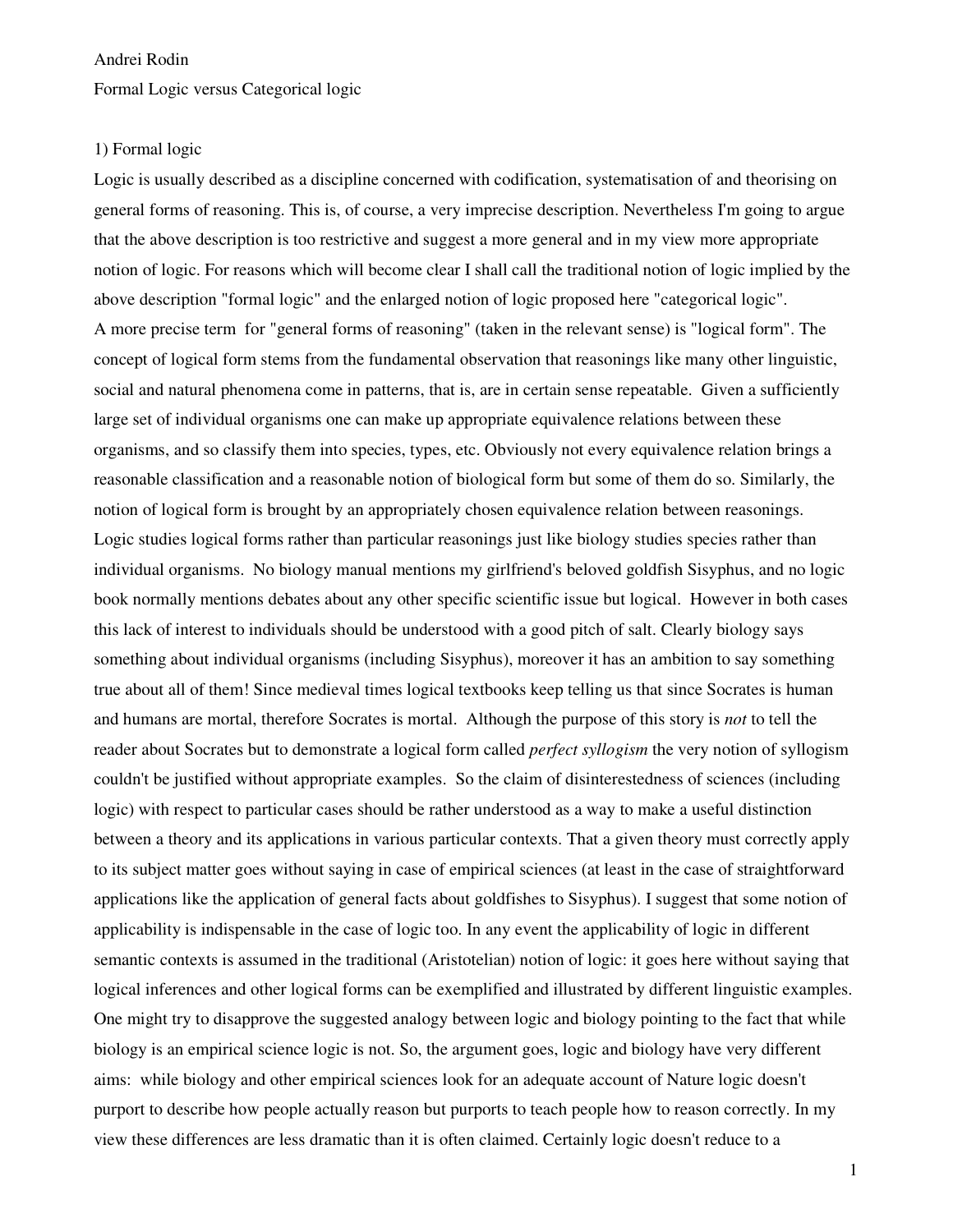sociological, psychological or cognitive science study of how people reason in different situations. However any logical rule suggested as a norm is tested against certain practice (epistemic, social, cognitive, etc.), which it purports to normalise. Unless the degree of adequacy between the suggested norm and the practice is sufficiently high to begin with the normalisation is a non-starter. Think (for another analogy) about linguistic norms of contemporary English fixed in dictionaries and grammar books, on the one hand, and of how different people actually speak English, on the other hand. Obviously there are all kinds of deviations from the norm in actual speech practices; these deviations justify the distinction between the norm and a mere description. However the range of these deviations is limited in principle: if a speaker deviates too far from norms of English he no longer speaks bad English but he doesn't speak English at all (and so no longer deviates from norms of English)! Obviously there is a sense in which dictionaries and grammar books describe how people speak English but not only prescribe how they should do it. Similarly, the idea of logical norm of reasoning may make sense only if, first, it sufficiently fits the existing practice of reasoning, and second, this fit is not perfect, so one can detect logical fallacies, etc. So there is a sense in which logic describes how people reason too. Coming back to biology remark that the notion of norm (as opposed to pathology) is not completely alien for this science either; this notion turns to be basic in medicine whose links with biology are evident. Just like logic biology and any other empirical science involves a complicated dialectic between description, prescription and intervention. I assume that these remarks (based on my broadly empirical views on logic) are sufficient for justification of the analogy between logic and biology just made.

I make this analogy here in order to show that the notion of form is not specific for logic: logic uses its specific notion of logical form, biology uses its own specific notion of biological form but the general notion of form is shared by the two disciplines in common. Why then the popular description of logic as "formal science"? Let's look more precisely on how the notion of form works in biology and logic correspondingly. Talking about goldfishes one (but my girlfriend) can forget that she is talking about Sisyphus or any other particular goldfish and refer to common features of goldfishes as if they all would belong to the same collective individual. However one can hardly say anything of real scientific value about a generalised abstract organism forgetting that there are different kinds of organisms. No tentative general theory of organisms can be taken seriously by biologists unless it is tested against the whole variety of known biological forms. It remains actually unclear whether the pre-theoretical or a purely speculative notion of organism can be developed into a full-fledged biological concept at all.

Logic, on the contrary, works with forms of much higher levels of generality. For "general forms of reasoning" is supposed to apply to any reasoning (or at least to any correct reasoning) and one may reason (and in particular reason correctly) about anything. Isn't this too much? What seems worrying is that unlike the case of biology or any other empirical science there is apparently no systematic control in logic which might justify or rule out a given general concept through checking it against some independent background.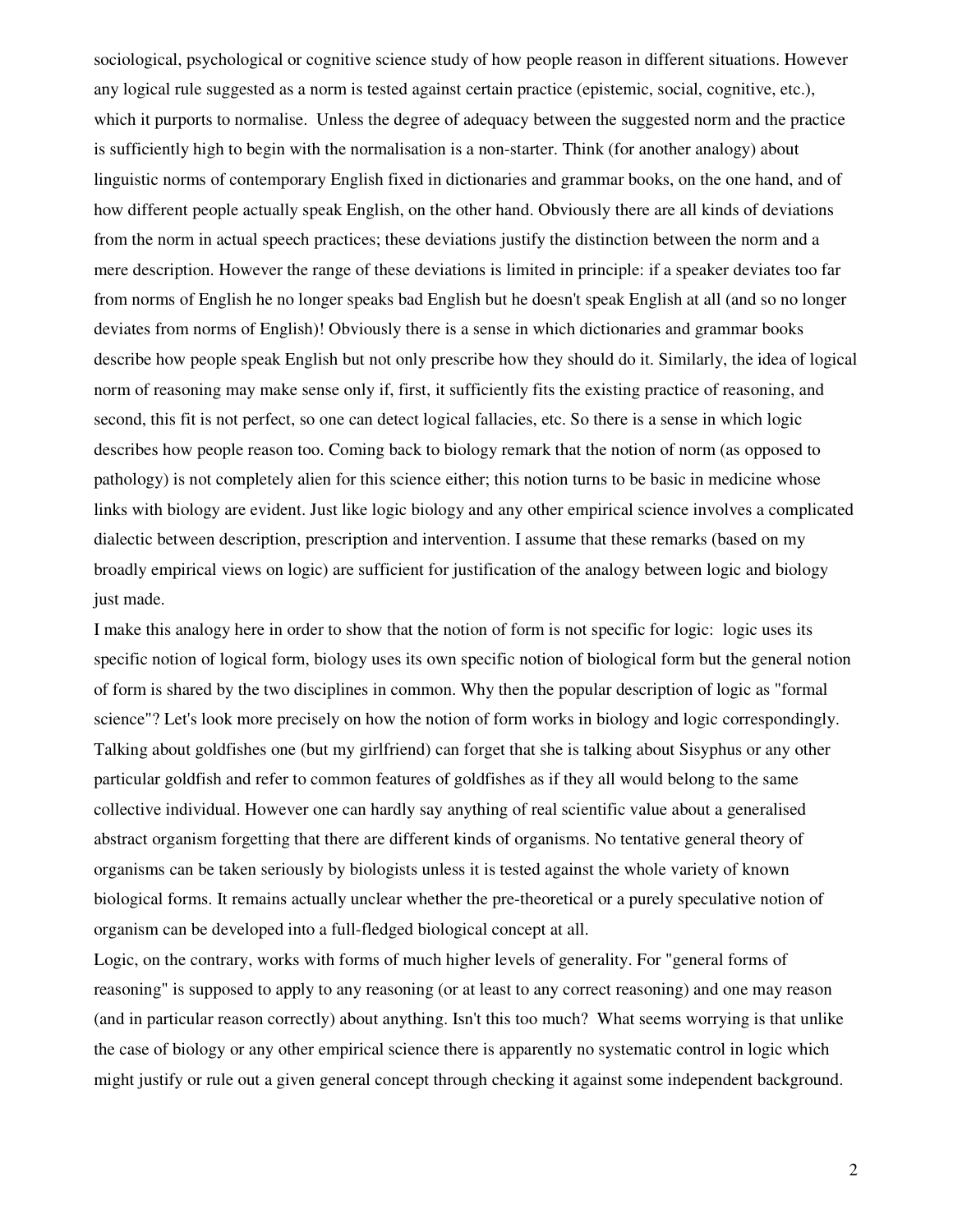# 2) Logic, ontology and rationality

Before discussing what could realise such control function in logic let me point to some well-known constraints of what counts as "reasoning" here. The most fundamental constraint is this: reasonings falling under the scope of logic involve truth-values. This rules out non-assertive discourses and arguably also assertive fictious discourses (but not intentional lies). However what remains is still a lot. In particular we are still left with any assertive talk about anything that there is. For one can assume that about any entity something can be truly or falsely asserted. This assumption provides a link between logic and ontology. In Aristotle's account logic and ontology are so much mixed up that it is not always easy to distinguish between the two. His approach can be roughly described as follows: general rules of reasoning about what there is must reflect general features of what there is. This "reflection" in Aristotle's logic reduces nearly to identity, so he considers basic logical rules like the ban of contradiction as basic laws of being.

This shows that ontology provides indeed some control on logic (taking Aristotle's approach one might rule out certain systems of logic as ontologically absurd) but this control mechanism is hardly effective for two different reasons. Firstly, ontology is, generally speaking, not quite independent of logic as Aristotle's example clearly shows. This is even clearer in Russell's philosophy of "logical atomism": in order to promote a system of logic (other than Aristotle's) Russell built up an ontology perfectly reflecting basic features of the given logic like in Aristotle's case. Secondly, and more importantly, one might wish to make logic neutral with respect to ontology. For as far as I can see, the major argument in favour of traditional Aristotelian idea of context-independent formal logic, which is crucial for today's defenders of this idea who usually rely on other system of logic than Aristotle's, is pragmatic and epistemological rather than ontological. This argument is roughly the following.

Unless a system of context-independent rules of reasoning is assumed and respected by all members of a given community this community cannot support a rational discussion and so cannot develop sciences and philosophy in anything like the usual sense. It might be further argued that without sharing common logical principles a given community cannot support democracy, independent juridical system and any other social institution based on rational dialog. I shall not try now to define the relevant notion of rationality in all its generality here - actually I don't think that this can be done in a non-circular way - but I want to stress how much is put here at stake. In addition I want to point to the unifying function of logic which becomes clear in this context. As far as any esoteric system of knowledge is concerned it can be well organised on its own internal principles and so it doesn't need anything like formal logic with an unlimited domain of application. Logic is needed when knowledge becomes public, that is, when different systems of knowledge are brought into a contact and supposed to be merged in a certain way. In fact the unification provided by a shared logic is very weak - and exactly for this reason it is fundamental. Because of this weakness I prefer to use the term "integration" instead of "unification". This integration doesn't require compatibility of integrated parts in the usual epistemic sense. In particular it allows for mutually incompatible beliefs. As far as proponents of these alternative beliefs share a basic logic they can rationally discuss and in case revise their beliefs. Whether or not this dialog results into a compromise view on which all involved parties might agree all these parties turn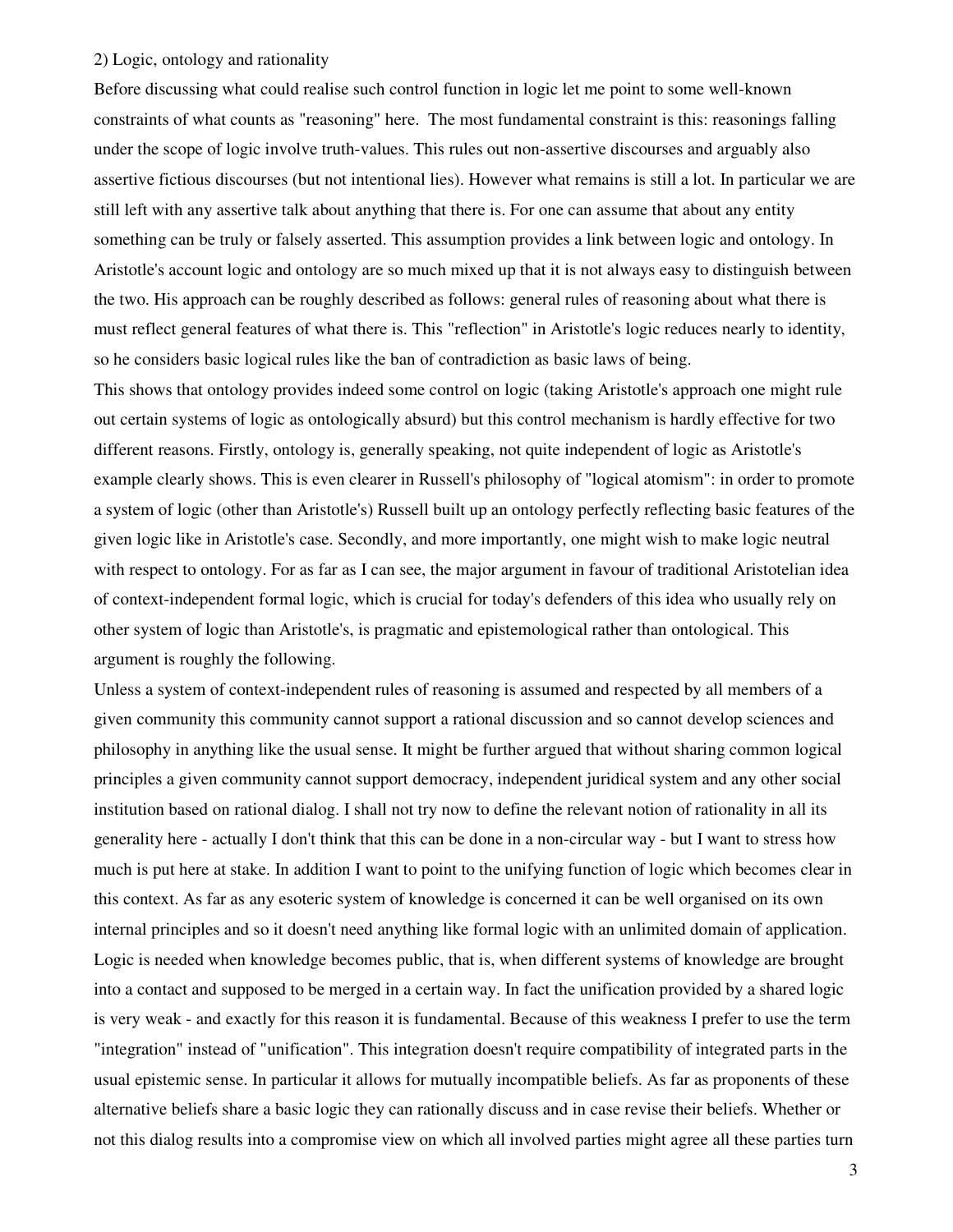to be linked through their mutual dialog. And arguably this is exactly the way in which science and philosophy may mostly successfully develop.

The choice of rational discussion as a proper mean for dealing with truth in sciences and elsewhere is a very basic choice, so it is very difficult to test it against any neutral ground. One can point to the history of philosophy and sciences and claim that these things wouldn't be possible without rational discussion. However in the present context it is more appropriate to focus on a particular feature of the model of rationality just mentioned, namely on the idea of formal logic as a backbone of rationality. Historical evidences in favour of this latter idea are less convincing than evidences in favour of rationality tout court. Logic was much promoted and advanced in Europe in late Middle Ages but these advances in logic were not accompanied neither by important developments in natural sciences nor by a rise of democratic institutions. Moreover the important developments in sciences, which took place later in 17th century, openly opposed the medieval scholastic tradition in general and medieval logic in particular. The impact of logic on science and society in 20th century is equally very controversial. In fact in the 20th century the situation about logic changed in a dramatic way, so everything I told so far about logic meaning the traditional notion of logic dating back to Aristotle needs now to be revised.

In 20th century Russell and later his followers working under the brand of "analytic philosophy" made an attempt to revive the traditional way of doing ontology and metaphysics through replacement of Aristotelian logic by another system of formal logic generally known today as "classical first-order logic" (FOL). Some people involved in this movement (like Bochenski) explicitly relied on scholastic tradition and tried to justify it; critics of this movement often point to the link between analytic and scholastic philosophy stressing the bad fame of the later. I deter myself from going into the history of analytic philosophy here but I want to stress one of its internal problem which seems me very important for the future of logic and of philosophy of logic. Once the possibility of alternative systems of logic has been discovered, and once people realised that given a system of logic it is possible to develop an ontology and metaphysics supporting this system, anything like traditional Aristotelian or scholastic understanding of logic as *the* logic became untenable (at least if *the* logic is identified with a particular system of formal logic). So analytic people faced the problem which Aristotle and schoolmen never had: how to chose among the multiplicity of available logical systems (which in 20th century were massively produced through newly developed symbolic means) a "basic" one which might play the role of backbone of rationality? Although FOL in many senses was a reasonable choice the very possibility of making choice at this point was at odds with the view on logic as a neutral background on which all open-minded people would agree in order to discuss their different beliefs and different philosophical and other positions (the view, which in my understanding gave to analytic philosophy a good deal of its credibility). A sheer logical pluralism doesn't resolve the problem; in fact it often reduces to indifferent or skeptical attitude. Since logic ceases to pretend to be universal in the old good sense it ceases to function as logic in the old sense, in particular it cannot any longer pretend to be a backbone of rationality. Then one may reasonably wonder whether various symbolic calculus selling itself as systems of logic really deserve this name. If the older notion of logic is given up one needs to develop a new one rather than just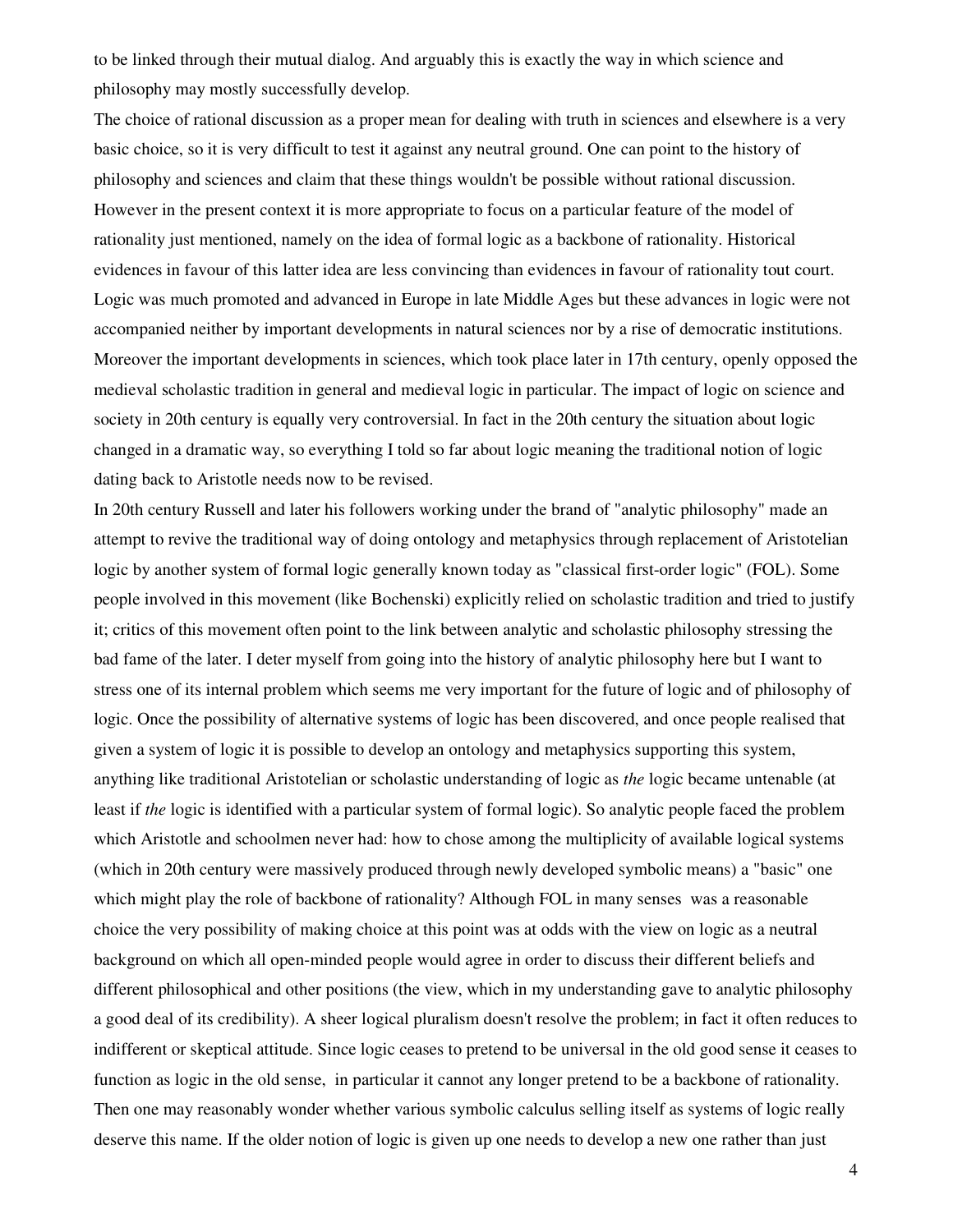accept that anything goes.

### 3) Categorical logic

Let me now propose a solution. I claim that a shared system of formal logic is not in fact necessary for supporting a rational discussion. Imagine a community of speakers where each speaker reasons according to his or her own private (formal) logic. By private formal logic I mean a system of formal rules applied by a single person with respect to his or her own reasoning, so these rules remain invariant through the discourse of any single participant's but they are different for different participants. It might seem that in this situation no rational discussion would be possible. However this is not the case, at least if one is not too dogmatic about the notion of rationality. What can allow for a rational discussion in the given situation is a properly functioning network of *translations* between speakers. To see how it may work think first about a group of speakers speaking different languages. Again it might be argued that in this situation no linguistic communication would be possible. But this is obviously false since the speakers may successfully translate between their languages. Now it may be argued that as far as the given languages allow for mutual translations they are basically equivalent (at least in the semantic domain under consideration), and so the situation will not change if the speakers choose one of their languages for their communication or in order to avoid the choice would speak some artificial language equivalent to their own languages. This argument is also false for the following reason. It is reasonable to call given languages equivalent when their mutual translations are reversible; a stronger notion of equivalence may require this reversible translation to be unique. In this latter case differences between languages reduce to notational differences and so can be treated as contingent. One may call a chair "chair" in English or "chaise" in French or "stul" in Russian or invent a new artificial word with the same meaning. Translation from French to English arguably reduces in this case to substitution of "chair" for "chaise"; this operation is obviously reversible (one may equally substitute "chaise" for "chair") and (provided some additional conditions which I leave aside) unique. The problem is that translations between natural languages are generally not reversible nor unique, they certainly don't reduce to substitutions word-by-word. Any reader knowledgeable in two different languages will find such examples easily.

Now one may argue that the problem I'm rising here has to do with semantic vagueness and redundancy in natural languages (but certainly not with logic) and suggest to improve on it in the following way. Distinguish in each given language classes of semantically equivalent expressions (equivalent up to a paraphrase) and then look for an unique one-to-one correspondence between such equivalence classes belonging to different languages (rather than between single words) and so form new equivalence classes of equivalence classes. Ultimately these later classes are replaced by expressions in an artificial language. As far as one is free to manipulate with languages (which is easy at private level but very difficult at social scale) this might be at certain degree feasible (at the price of leaving some linguistic stuff out as inappropriate for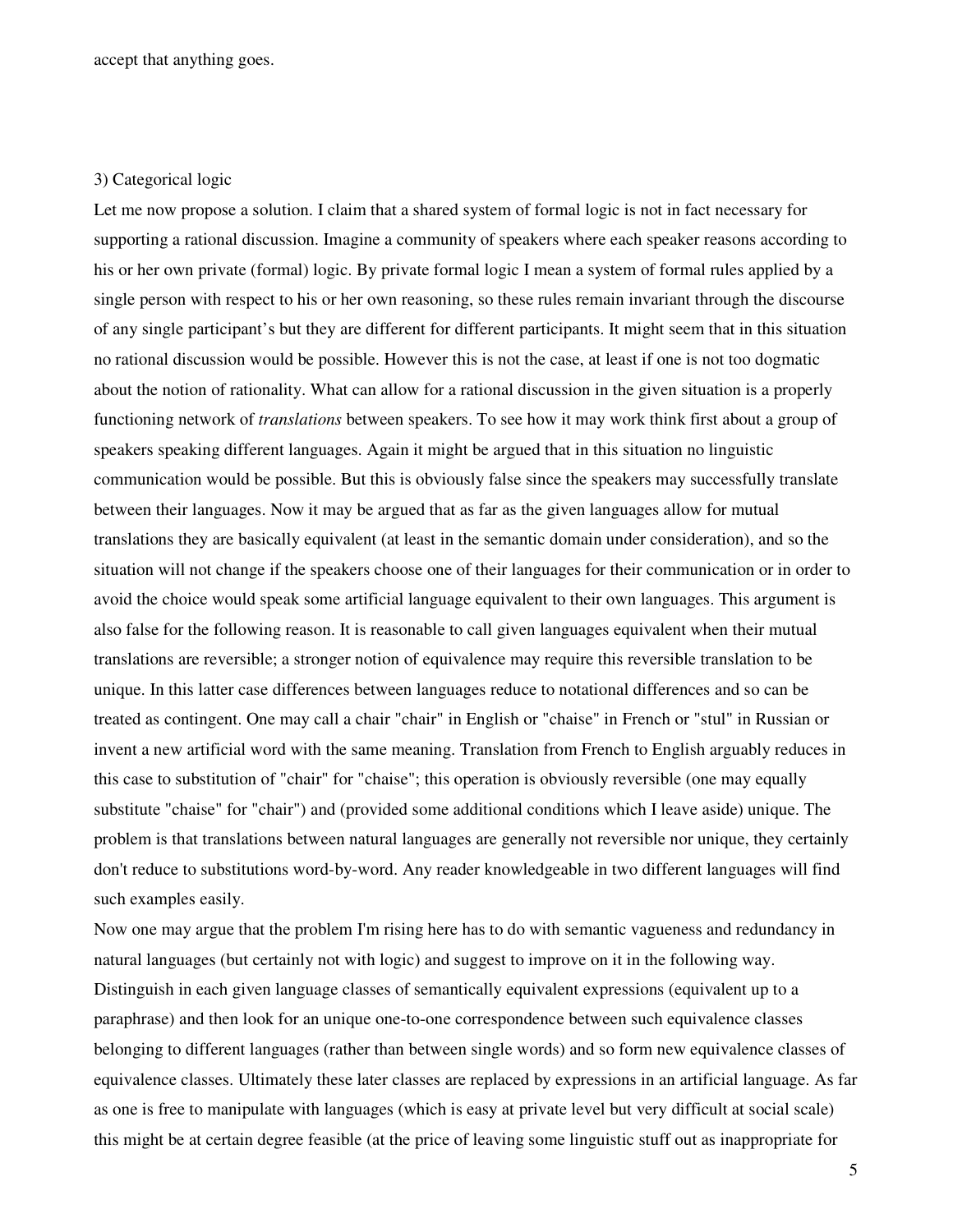the task). My question is whether such an operation is a prerequisite for a successful communication, in particular for a rational dialog. My answer is that it is not. We can do better with non-reversible translations. Generally I think that linguistic transformations including paraphrases and translations are fundamental for functioning of languages, and that the popular understanding of non-reversibility and multiplicity of translations between languages as semantic ambiguities is totally wrong. I cannot provide a theory of meaning justifying this claim but let me give a hint. Given group *G* of natural languages think about artificial language *T* such that any sentence of any language *L* from *G* translates into *A* in a unique (but not reversible) way. Then think about another artificial language *I* such that it itself translates uniquely (but not reversibly) into any *L*. Both artificial languages *T* and *I* can be quite useful (for different purposes) and they need not be the same (albeit they may be). None of them replace any of *L*'s or purports to catch anything like "core structure" shared by all *L*'s. This and similar but more involved constructions don't require anything like core structure shared by *L*'s.

How to extend this approach to logic? How to translate between different logics? First of all remark that whatever can be reasonably meant by translation between systems of logic if there exist a unique reversible translation between two such systems they are the same (just like in the above linguistic example the differences in this case can be only notational). For a simple non-trivial example consider FOM and intuitionistic first-order logic. An immediate observation is that the former is a particular case of the latter but I think that this fact is not quite relevant for the task. What seems me more relevant is the usual distinction between logic and meta-logic, which I suggest to rethink in terms of translation or interpretation of one system of logic in another. Taking FOM as basic framework one may introduce intuitionistic calculus. One may equally turn things the other way round taking intuitionistic logic as basic and developing classical logic on this basis. So my suggestion amounts to relativisation of the notion of being "basic". As far as translations between logics work properly we simply don't need anything like basic system of logic common for everybody (in particular in order to support a rational dialog). Remark that the major difference between the two suggested constructions concerns the precise meaning of "develop". But there is no need to keep it fixed. Remark also that the suggested translations between the two systems of logic are non-reversible since the relation between logic and meta-logic is not symmetric.

I shall not elaborate on this example because I think that in fact we can go further in rethinking the traditional notion of logic than translating between known systems of logic. Namely we can rid of the doubtful notion of private logic just introduced and assume that any individual as well as any collective reasoning is accountable in terms of translations rather than in terms of logical forms and formal rules. To continue the above linguistic analogy remark that the notion of translation between different languages naturally extends to paraphrases, which could be so viewed as translations from a language into itself. However the notion of translation is itself too general (like the notion of form), so it is important to specify what kind of translation or rather what kind of system of translations - deserves to be called "logical" (just like in the traditional framework it is important to specify which forms are logical).

Let me now point on a piece of mathematics, which will help me to make the suggested approach more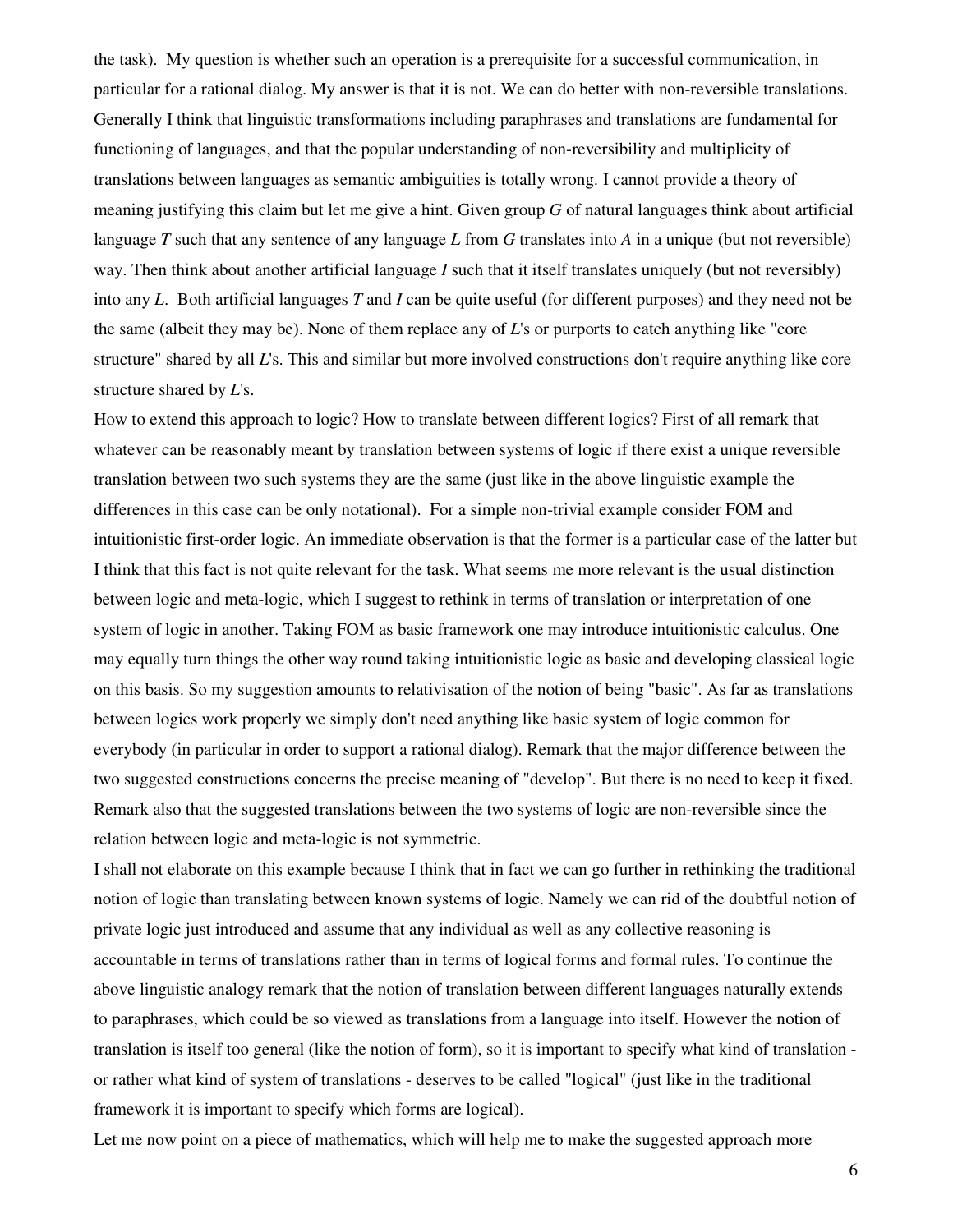precise. This is category theory. The mathematical notion of category captures pre-theoretical notions of translation, transformation, mapping and the like. A category comprises a class of objects provided by transformations (morphisms) between the objects. Each morphism has its source object and its target object but it is not identified by these data because there are generally might many different morphisms having the same source and the same target. Each object is equipped with identity morphism to itself. Morphisms are composable, the composition is associative and works as it should with identities. However weak the notion of category might seem it turns to be very reach and useful from a mathematical viewpoint. What I want to stress here is the fact that the notion of category generalises upon that of form. As I have already explained any specific notion of form (logical, biological or other) comes with an equivalence relation which holds between items told to have the "same form". Now I claim that the notion of form also brings a corresponding notion of transformation between these items, namely an *isomorphism* by which I understand here any *reversible* transformation. This is particularly evident in the case of geometrical forms like that of circle. Circles can be moved around and scaled up and down (so their size may change) without ceasing to be circles: importantly the transformations just mentioned are reversible. One can also think of non-reversible transformations of circles like contraction of a circle into a point but in this case the form is no longer preserved. In the case of logical form the corresponding reversible transformation is substitution (like in the case of any algebraic form). Writing the scheme (form) of perfect syllogism as

### *A* is *B,* all *B'*s are *C*, therefore *A* is *C*

one is supposed to substitute at places of *A*, *B*, *C* English words provided the obtained sentence is meaningful. Substitutions of this sort are always reversible (and I think that their role in logic and mathematics is not yet sufficiently understood.) However imperfect this only slightly modernised version of Aristotle's formalism might be from the viewpoint of today's standards of being formal it well shows my point. Remark that not every equivalence relation is naturally equipped with a notion of isomorphism, for example there is no obvious isomorphism between items of the same colour. I suggest to use this fact for explaining why colours aren't forms and to assume that an associated notion of isomorphism is indeed a specific feature of the notion of form. By the way this explains why highly symmetric forms like that of circle are distinguished: they bring more isomorphisms with them. (The obvious fact that isomorphisms associated with any form always form a group by composition - in the algebraic sense of the term - usually remains hidden in formal logical analysis.) Now the notion of category is obtained as a generalisation of that of form through allowing for non-reversible morphisms along with reversible ones (with isomorphisms). This generalisation changes the situation quite dramatically, in particular given a category one cannot, generally speaking, consider any equivalence relation between its objects. Objects of a category don't share anything like common form unless all morphisms of the given category are reversible (such categories are called groupoids; a groupoid with just one object is a group). Since categories are generally not forms logical categories are generally not logical forms and categorical logic is not formal logic. By logical category I understand a category having reasonings as objects and logical morphisms between reasonings as morphisms. Just like in the case of traditional formal logic I shall not try to specify what are reasonings from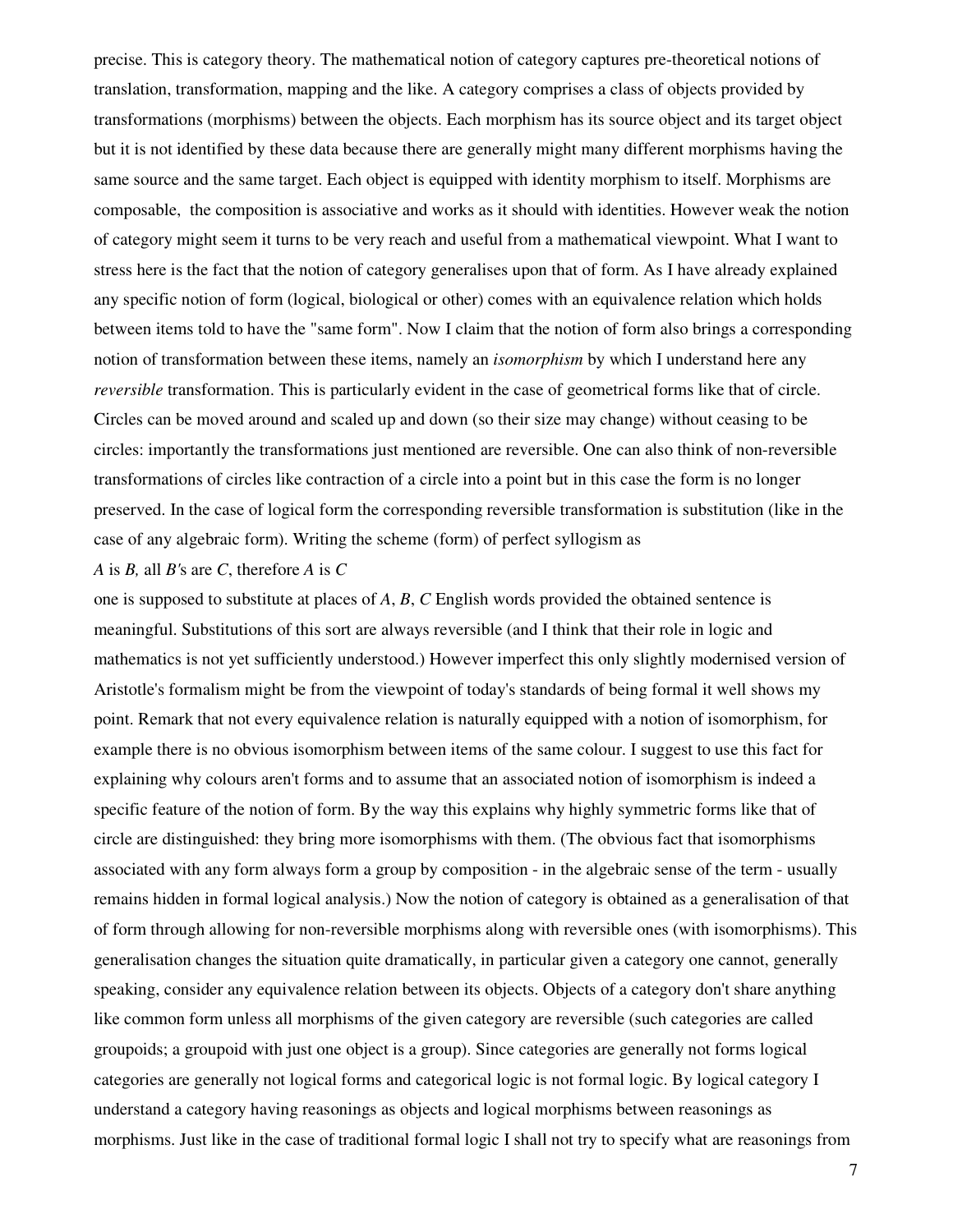the outset but instead try to find an appropriate notion of logical morphism hoping that this help me to understand what are reasonings afterwards (in the traditional case this is done mutatis mutandis with the notion of logical form). What kind of morphism one might reasonably called logical? What is again a hint is the notion of logic as a science about truth. So the answer that readily comes to mind is that a logical morphism should preserve truth-values or at least translate true sentences into true sentences. However in order to apply this proposal we would need to come back to the idea of translation between different systems of logic assuming that reasonings which are objects of our category involve truth-values from the outset. But there is another way to develop categorical logic, which seems me more appropriate. Instead of thinking what kind of structure logical morphisms should "preserve" and with respect to what kind of data logical morphisms should be indifferent one may look for specification of logical morphisms in terms of properties of their composition. A proper specification of this latter kind (which is found in any standard textbook) brings the notion of topos, which is a category having a distinguished "truth-value object". In addition we get an "internal logic" of given topos (one for all its objects) which can be written down in a form of formal logical calculus. I think this is a result of great philosophical importance, which has no obvious counterpart in traditional formal logic where truth values and logic are viewed either as god-given (fixed) or as put by (human) fiat.

One might argue that in the case of categorical logic we finally face the same problem as in the case of formal logic, namely the problem of choice of a particular system of such logic. But this is not correct: in the case of categorical logic the problem of choice doesn't exist in the same form. In the case of formal logic it is indeed essential that all its users use one and the same system of such logic. There might be different groups of users using different systems of formal logic but there'll be no obvious logical links between such groups. Some links of this sort can be construed but they are not provided by systems of formal logic themselves. Categorical logic, on the contrary, is based on the idea of translation. The issue is how to manage translations in the best way, in particular how to treat truth-values through translations. These questions are not supposed to have unique answers since these answers are, generally, context-dependent.

Categorical logic is a flexible framework that allows for multiple specific solutions, so the problem of choice of an unique universal solution is no longer pertinent.

# 4) Conclusion

The notion of form first stressed by Plato is deeply embedded into what we call science in spite of all changes, which this basic epistemic concept underwent during its long history. Plato's notion of form was mostly motivated by mathematical examples (however his general notion of form or idea doesn't wholly reduce to mathematical form). Aristotle opposed to Plato's view according to which any science is ultimately a science of forms, in particular Aristotle stressed that the variety of life and of everything else he considered as domain of physics (general natural science) doesn't reduce to mathematical or other forms but requires additional fundamental principles. Aristotle's idea of formal logic (tightly connected, as I have already mentioned, to his metaphysics and ontology) is in fact grounded on a rather mild version of Plato's